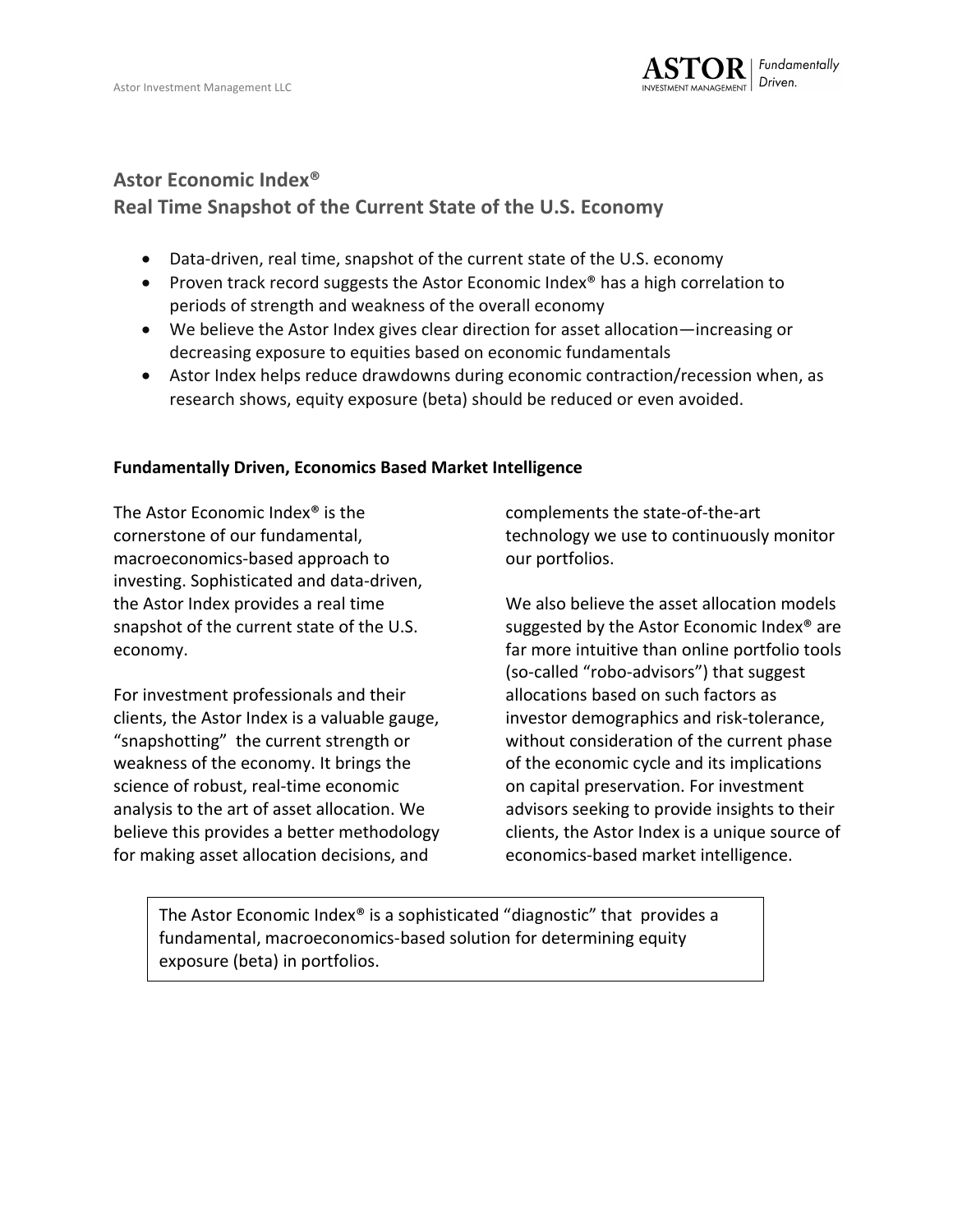#### The Astor Economic Index<sup>®</sup> – A Pulse on the Economy

The Astor Index allows us to gain what we believe to be a comprehensive view of the relative strength or weakness of the economy *in current time*. The index aggregates data from across the U.S. economy into a single value, which is then compared to historical averages and absolute historical levels. Based on this comparison, we then determine the relative strength or weakness of the economy.

We do not seek to "time" the market, capturing short term "tops" and "bottoms." Rather, we focus on the medium- and longer term, utilizing a variety of economic data points and the Astor Index to keep our finger on the pulse of the economy and inform our asset allocation decisions:

- When the Astor Index shows that the economy is accelerating faster than the long-term average (by a statistically significant amount), our research suggests this is an optimal time to increase equity exposure and risk assets of the portfolio (known as adding "beta") and decrease fixed income allocations.
- When the Astor Index shows that growth is below the long-term historical average, our research suggests this is time to reduce equity/risk exposure (reducing beta) and increase fixed income allocations.

The Astor Economic Index<sup>®</sup> provides insight into the "why" behind market moves to inform our investment decisions.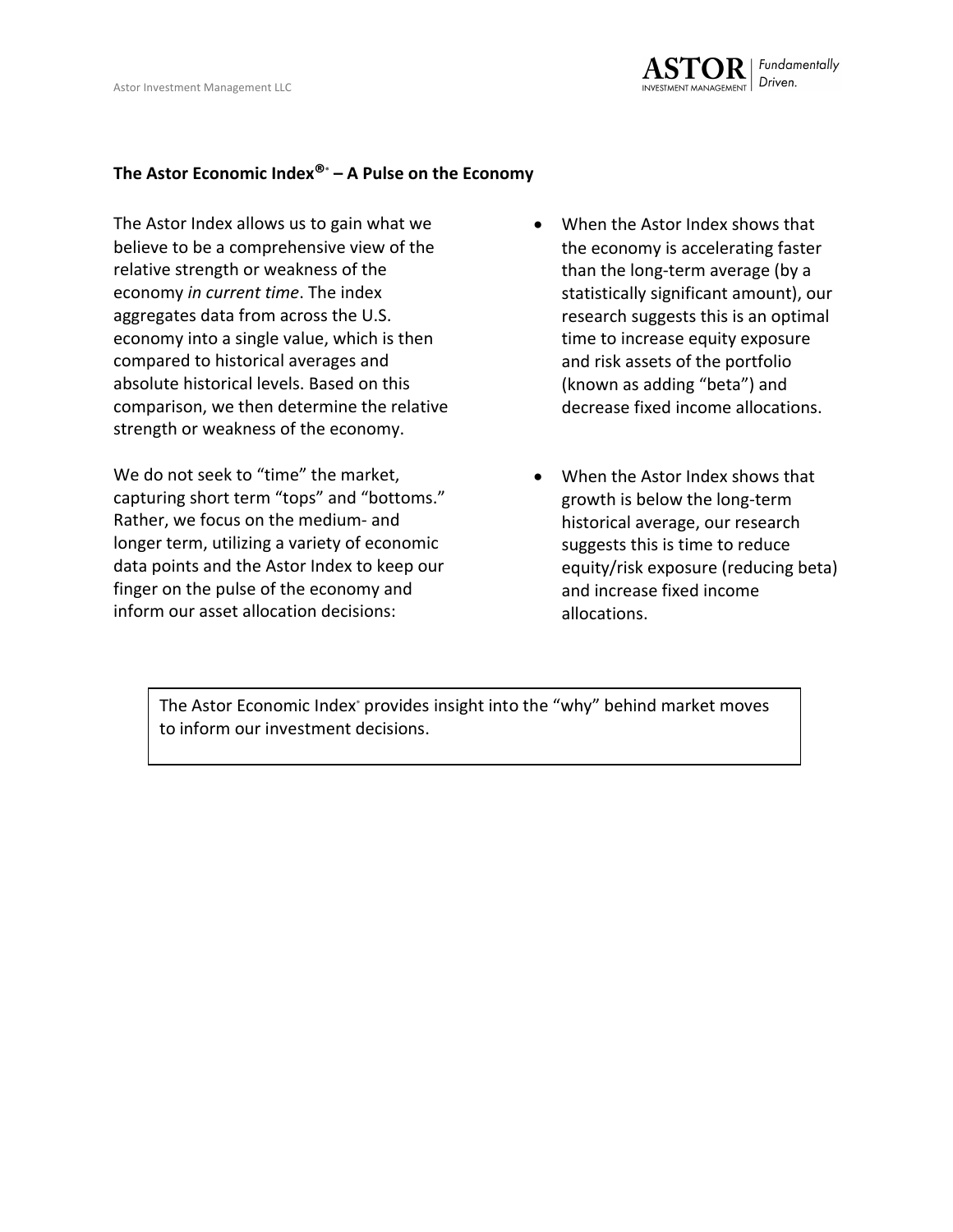

#### A Proven Track Record for Identifying Economic Risks

Source: Astor, Bloomberg, NBER Data: 12/31/1999 - 3/31/2016. Past performance no guarantee of future results. The Astor Economic Index® should not be used as the sole determin-<br>Ing factor for your investment decisions. The

As the graphic (above) illustrates, the Astor Economic Index<sup>®</sup> has a high correlation to economic strength and weakness-in particular to identify periods of weakness/contraction when the economy is in recession. We believe this correlation shows the effectiveness of using the Astor Index to determine the degree of equity exposure (beta) in a portfolio, or when it's best to avoid the risks of a declining stock market due to recession—or potentially to take an inverse (short) position to capitalize on a declining stock market.

Importantly, the Astor index is not utilized to react to fluctuations in one set of data (employment, quarterly GDP, manufacturing activity, etc.). In other words, one data point is unlikely to result in a portfolio adjustment. However, by keeping our finger on the pulse of the \$17 trillion U.S. economy, we are aware of all changes and fluctuations, especially those that may indicate a change in direction.

The Astor Economic Index allows us to keep a close eye on the strength or weakness of the U.S. economy, by aggregating a variety of data into one single value, which is then compared to historical levels and averages.